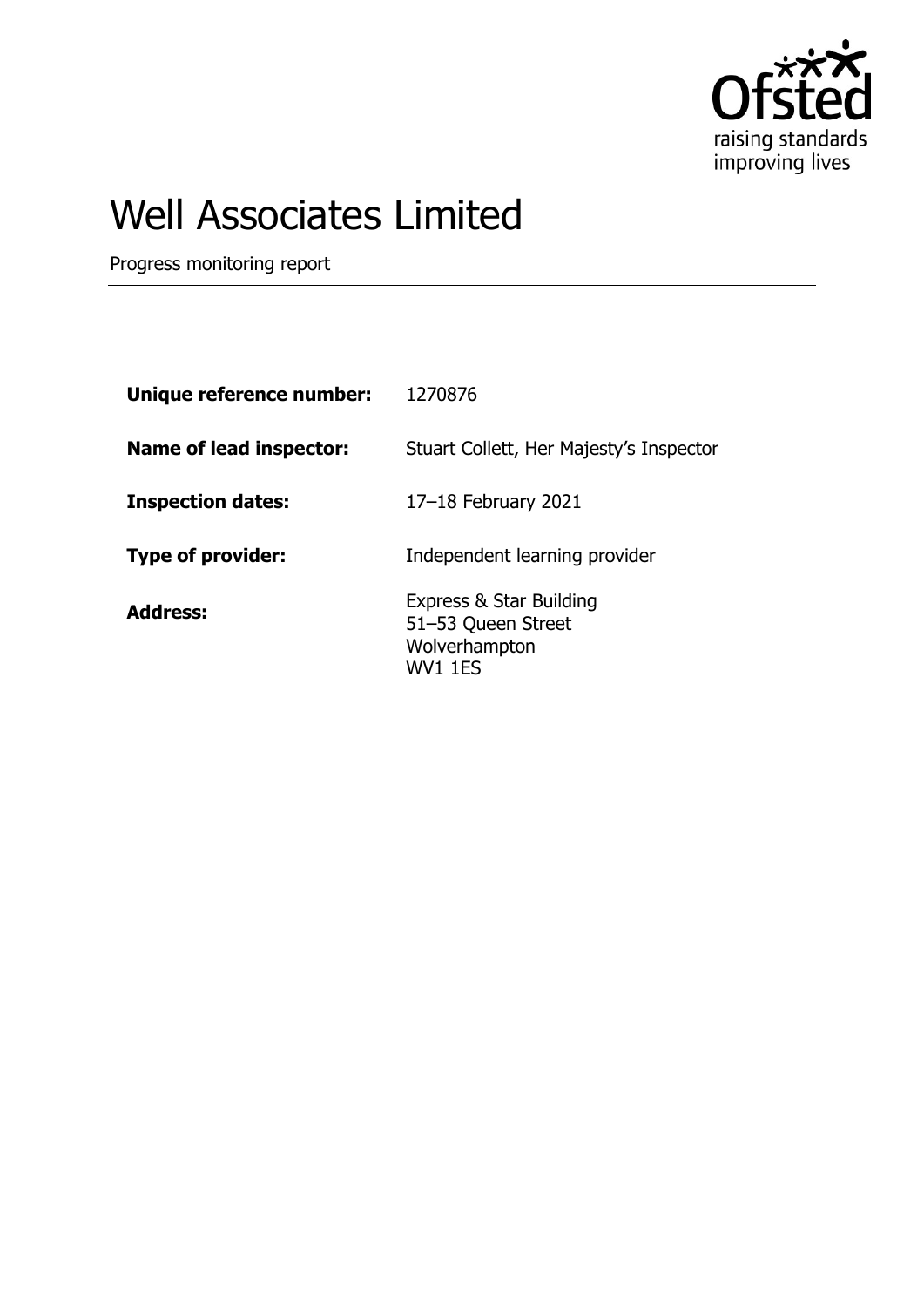

## **Monitoring visit: main findings**

## **Context and focus of visit**

Well Associates Limited received a new provider monitoring visit in February 2019. At that time, inspectors made progress judgements under three themes.

This monitoring visit focused on the extent to which leaders and those responsible for governance are taking effective action to provide education and training in the current circumstances. It was undertaken as outlined in the [operational note on visits](https://www.gov.uk/guidance/january-2021-further-education-and-skills-providers)  [carried out from January 2021](https://www.gov.uk/guidance/january-2021-further-education-and-skills-providers) and with reference to the further education and skills handbook.

These visits are to help learners, parents, employers and government understand how providers are meeting the needs of learners in this period, including those with high needs and those with special educational needs and/or disabilities.

Following changes to government guidance and the imposition of COVID-19 (coronavirus) lockdown restrictions, inspectors carried out this monitoring activity remotely. As a result, the range of evidence available to inspectors was narrower than would be the case during an on-site inspection. Therefore, this report provides a more limited level of assurance.

The impact of COVID-19 has been taken into account in the findings and progress judgement below. Inspectors did not evaluate leaders' response to COVID-19 during the spring and summer of 2020, when the provider was not open to all learners and there were no national expectations regarding remote education.

## **Theme**

**What progress are leaders and those responsible for governance making to ensure that staff teach a curriculum and provide support to meet learners' needs, including the provision of remote/online learning?**

**Insufficient progress**

In the 12 months following the new provider monitoring visit and before the first period of national restrictions, leaders and managers did not act quickly enough to rectify the areas for improvement in their apprenticeship provision that had been identified. In planning for teaching of the level 5 apprenticeship for operations or departmental managers with their newest – and currently sole – employer, leaders and managers have not taken these areas into account. As a result, they have developed a programme which does not meet the needs of many apprentices.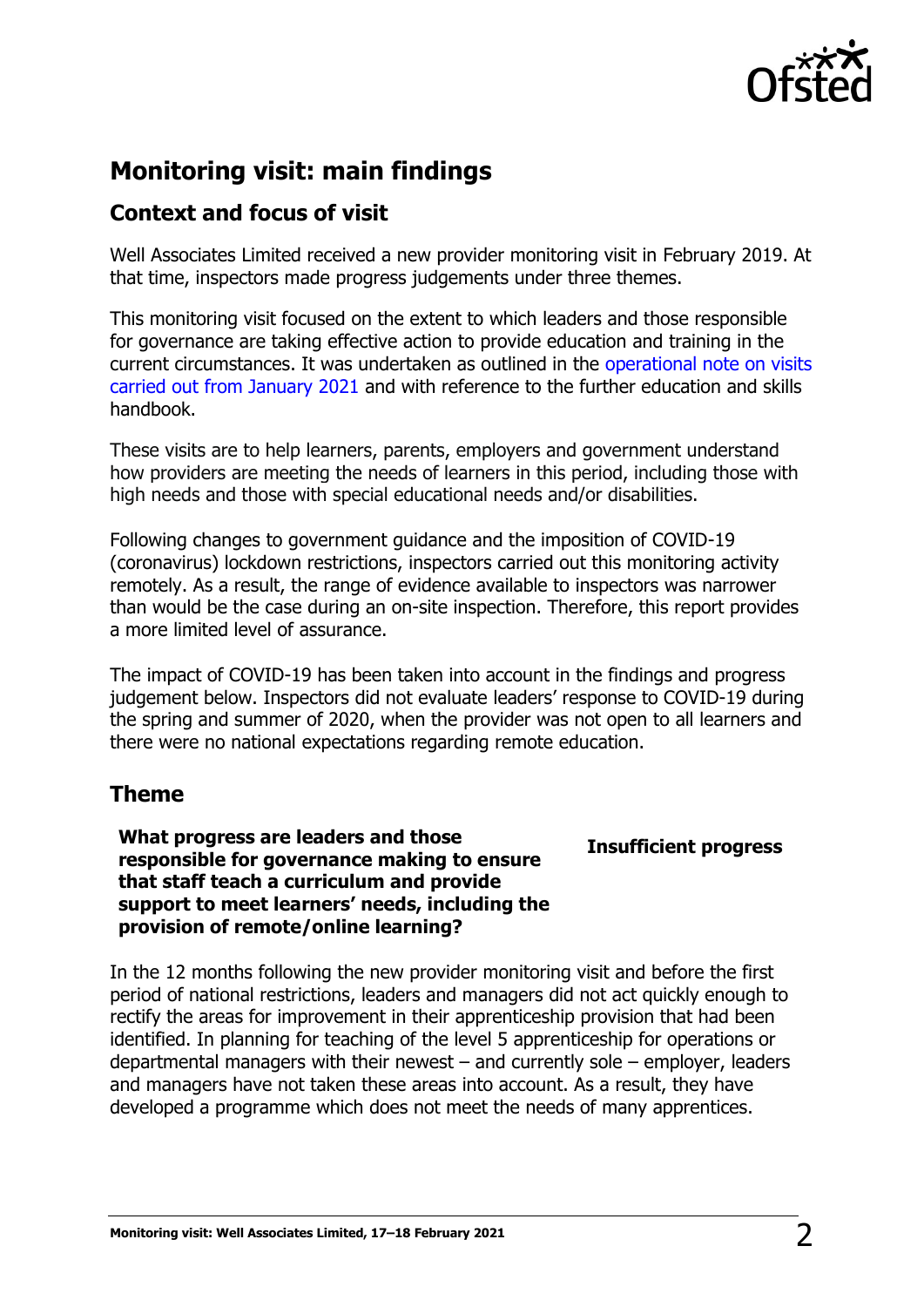

The assessment of apprentices' starting points in English and mathematics has not improved. For example, all apprentices are following a level 5 apprenticeship which contains a qualification with a significant written assignment component. Apprentices' starting points in English and mathematics are not formally assessed until they have been in learning for four months, when formal teaching of functional skills qualifications begins. As a result, teachers and coaches cannot use this information to plan appropriately challenging targets and develop apprentices' skills from the start of the programme, or become aware of any potential challenges that apprentices may face.

Leaders have not ensured that a suitably robust assessment of apprentices' starting points takes place prior to the start of their programme. As a result, apprentices are often enrolled on to the level 5 programme who have no prior experience of learning at this level and may have benefited from completing qualifications or an apprenticeship at a lower level before progressing to level 5.

Leaders and managers do not ensure that all apprentices receive the necessary time off the job to complete their studies at work. As a result, too many apprentices struggle to manage their work-life balance and do not submit their work on time.

Teachers provide apprentices with helpful feedback to improve their work, including the quality of assignments. However, particularly for those apprentices where English is not their first language, teachers fail to provide sufficient feedback to help them develop their skills well enough.

Leaders have not developed suitable governance arrangements. Following the last visit, they appointed a chair of the board with significant skills and experience in many areas of their business and are currently in the final stages of appointing a non-executive finance specialist. However, they have not yet made an appointment with sufficient expertise in education to hold leaders to account.

Prior to the pandemic, leaders took sufficient steps in preparing to move their apprenticeship teaching from full-day, face-to-face sessions to shorter online meetings. They appointed a member of staff to become a champion of online learning. They selected an appropriate online platform for their needs and subsequently trained all staff on its use. As a result, the provider was able to continue to offer teaching to both new and existing apprentices.

Coaches ensure that most apprentices receive the appropriate support to complete assignments, giving guidance about structure, content and clear expectations in relation to style and format. However, most apprentices do not have experience of writing at level 5 and do not produce the assignments at the right level in the time allocated.

Teachers provide apprentices with appropriate remote learning activities and information so that they can apply theory to practice. Teachers share new information that relates well to apprentices' working environments and encourage them to discuss and debate theory and management tools in the context of real-life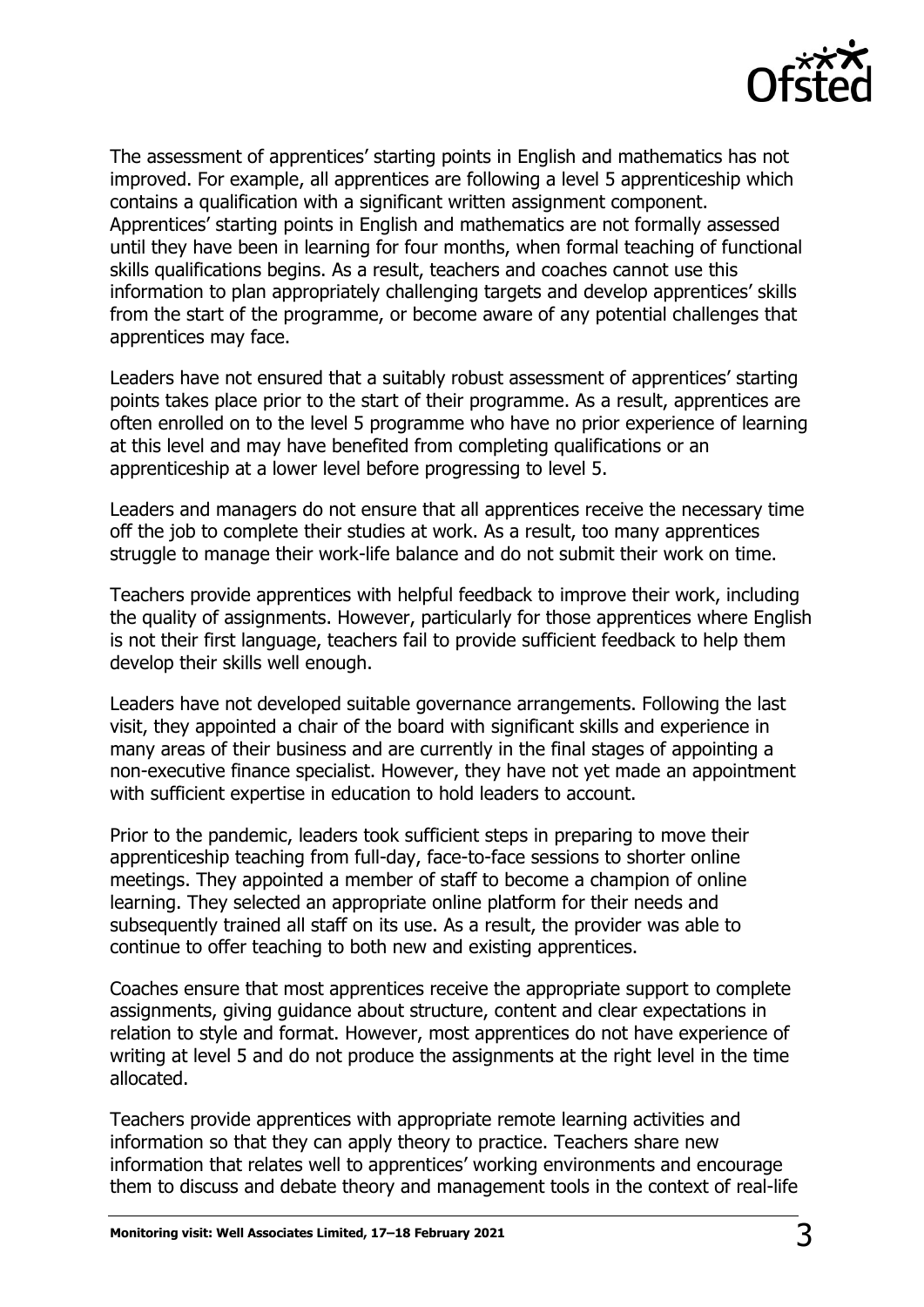

examples. For example, apprentices discussed the changes required to move from offering a food take-out service back to an in-house seating service.

Apprentices receive clear guidance and help to access remote learning sessions. They learn quickly how to access information, listen to information and take advantage of break-out sessions to discuss topics.

Apprentices receive devices such as laptops to ensure that they can complete the expected assessments and assignments, if the devices supplied by their employer do not have the appropriate software, or they do not have devices of their own.

Coaches routinely discuss well-being at their monthly coaching sessions with apprentices and have enhanced these discussions as a result of the pandemic. They also introduce and discuss the monthly 'hot topic', which develops apprentices' understanding of topics such as well-being, safeguarding and keeping safe online.

Leaders have worked well with the employer to develop a bespoke advice and guidance programme for candidates interested in joining the apprenticeship programme. As a result, candidates understand the potential career opportunities the apprenticeship could offer, both within and outside of their current employment.

Leaders and those responsible for governance should take further action to:

- ensure that staff use a suitably thorough initial assessment of apprentices' starting points in all areas of their programme to inform the planning of apprentices' learning
- $\blacksquare$  ensure that all apprentices receive their entitlement to time off the job to complete their studies
- $\blacksquare$  implement a suitably experienced governance structure to ensure that leaders are held to account.